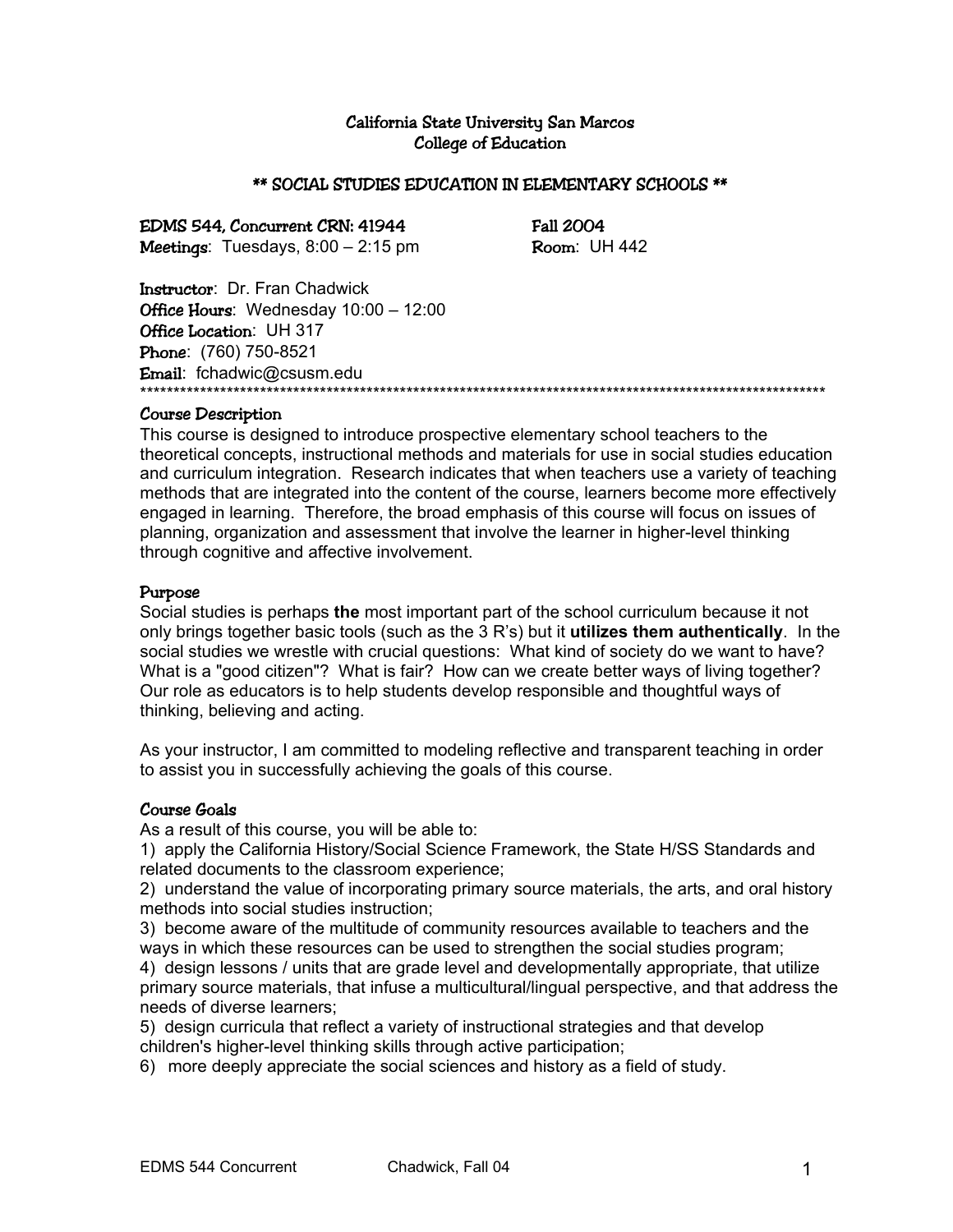## **Person-First Language**

Use "person-first" language in all written and oral assignments and discussions (e.g., "student with autism" rather than "autistic student").

#### **Visual and Performing Arts**

This course infuses the visual and performing arts in order to prepare our candidates with the skills to integrate the arts in their teaching. The Visual and Performing Arts Content Standards for California Public Schools (http://www.cde.ca.gov/cdepress/standards-pdfs/visual-performing-arts.pdf) describe what every student should know and be able to do in the visual and performing arts, prekindergarten through grade 12 in five strands: artistic perception; creative expression; historical and cultural context; aesthetic valuing; and connections, relationships and applications.

#### **Multidisciplinary Magic**

Students who wish to "go the extra mile" and integrate assignments within their methods courses this semester are encouraged to do so. For example, in social studies you are creating a unit. If an assignment in science or math can be completed meeting objectives for both disciplines, it will be received with a welcome acceptance! Please note that you would be wise to consult with instructors with your idea to ensure that the integration of subjects is complete and meets the criteria for both assignments.

## Required Texts

- CSDE. (2000). History-Social Science Framework (for California Public Schools K-12). Sacramento, CA. (H/SS) www.cde.ca.gov/cilbranch/cfir/hsssbeup.pdf
- Turner, T. N. (2003). Essentials of Classroom Teaching: Elementary Social Studies. Boston: Allyn and Bacon. (T)

*Additional readings from previously purchased, Successful Inclusive Teaching by Joyce Choate and handouts provided by the instructor will be required.* 

#### **Recommended Texts**

California Geogrpahic Alliance-North (2000). California Atlas. George Cram Company, Inc. (CA) San Diego County Office of Education (2001). Pages of the Past: K-6 Literature Aligned

#### Professionalism/Dispositions

to H/SS Standards. (PP)

Because this course is part of an accredited program that leads to professional certification, students are expected to demonstrate behavior consistent with a professional career. Lack of professionalism in any of the following areas will alter the final grade: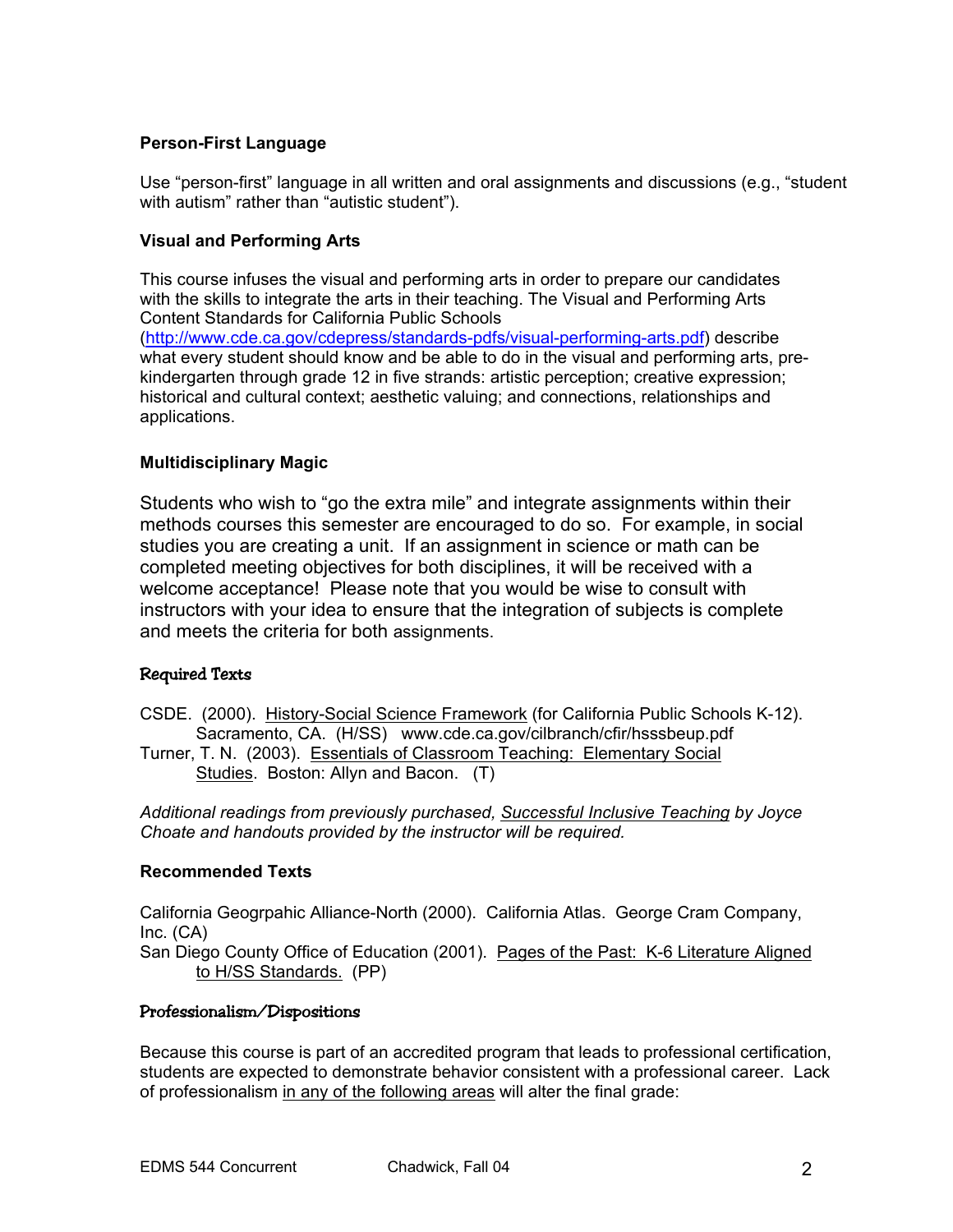1. Attend all class meetings. Due to the dynamic and interactive nature of courses in the College of Education, all students are expected to attend all classes and participate actively. Absences and late arrivals/early departures will affect the final grade. At a minimum, students must attend more than 80% of class time, or s/he may not receive a passing grade for the course at the discretion of the instructor. Individual instructors may adopt more stringent attendance requirements. Should the student have extenuating circumstances, s/he should contact the instructor as soon as possible.

For this class, if you are absent 1 day, your highest possible grade is a B. If you are absent more than 1 day, your highest possible grade is a C, which means that you will not pass the course. Late arrivals and early departures will affect your final grade. Absences do not change assignment due dates. Late assignments will receive a reduction in points for each day late. Notify instructor in writing (email) as soon as possible if you are absent or know in advance that you will not be attending class.

2. Interact professionally and collaborate responsibly with your colleagues and professor. Teacher education is a professional preparation program and students will be expected to adhere to standards of dependability, and academic honesty. Prepare carefully for class, be ready to discuss readings and assignments thoughtfully.

3. Each written assignment is expected to have a clear organizational presentation and be free of grammar, punctuation and spelling errors. There will be a reduction in points for the above mentioned errors.

4. Complete all assignments on time. Late assignments will receive a 20% reduction in points for each day late. Occasionally a student may be asked to revise an assignment. If so, the revised work must be submitted no later than one week after it was returned and may not be eligible for full credit. If you are absent when an assignment is due, you may submit the work via email (except for Physical Model) so that it is not counted late. Please request return receipt from your toolbar when submitting an assignment via email due to absence. Receipt of the assignment will be returned by the instructor.



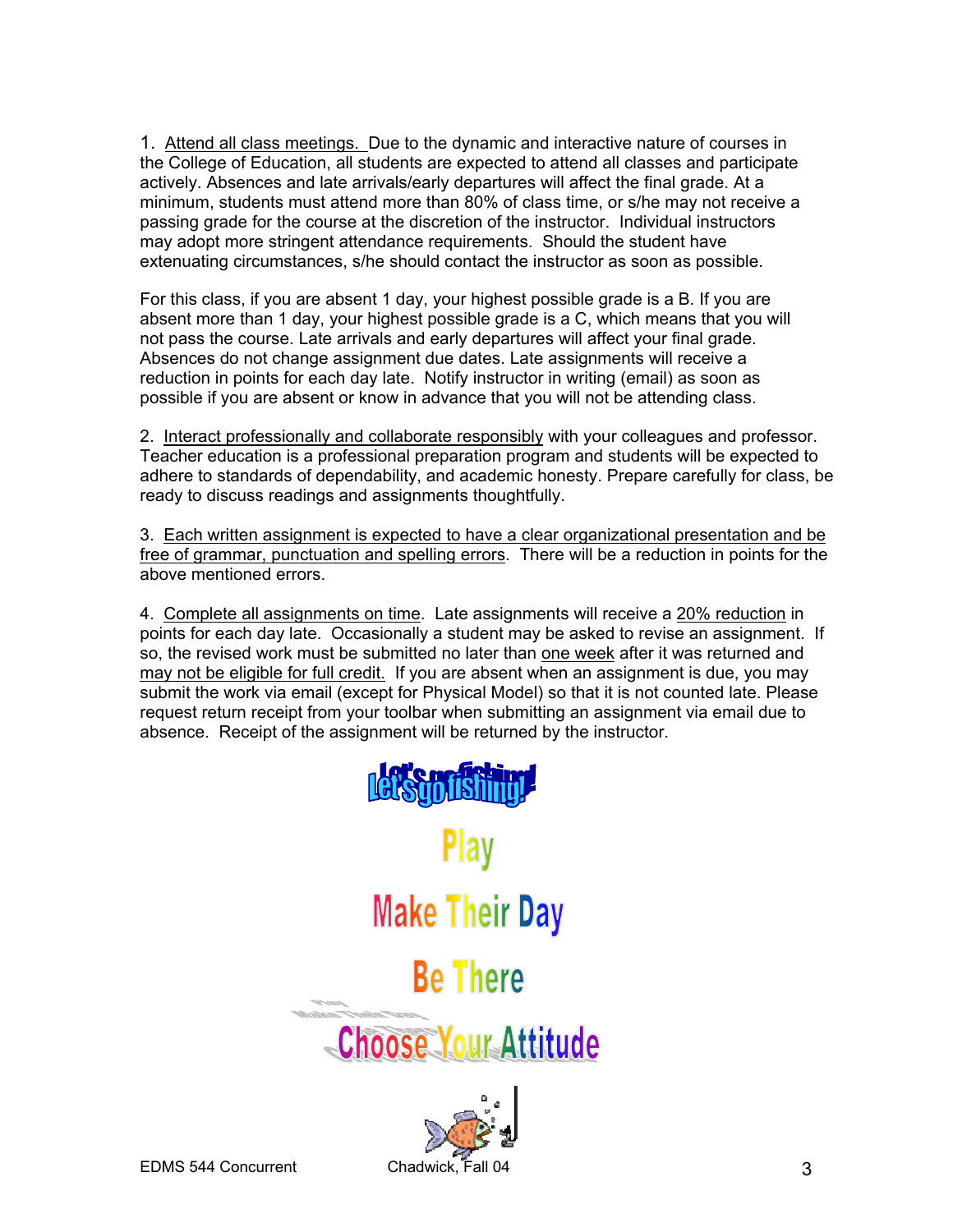#### With TPE 11 in mind… how would you rate yourself on the following? **PARTICIPATION, COLLABORATION AND PROFESSIONALISM RUBRIC**

|                                          | <b>Excellent</b>                         | Acceptable                               | Unacceptable                      |  |
|------------------------------------------|------------------------------------------|------------------------------------------|-----------------------------------|--|
| <b>Attitude</b>                          | Always displays a positive               | Sometimes displays a                     | Seldom has a positive             |  |
| Do you show a                            | attitude. May offer                      | positive attitude. May                   | attitude. Often is critical.      |  |
| positive attitude                        | constructive criticism and               | offer constructive criticism             | Does not offer alternative        |  |
| toward class, "the                       | include alternatives that                | and include alternatives                 | solutions to criticism.           |  |
| work" and                                | show initiative.                         | that show initiative.                    |                                   |  |
| learning?                                |                                          |                                          |                                   |  |
| <b>Participation</b>                     | Attends every class,                     | Attends every class, on                  | Is not always ready when          |  |
| Do you participate in                    | always on time and well                  | time and prepared, and                   | class time begins.                |  |
| class discussions                        | prepared, and never                      | never leaves early. Gives                | Doesn't give full attention       |  |
| productively, sharing                    | leaves early. Gives                      | most attention to class                  | in class; sometimes talks         |  |
| your knowledge and                       | closest attention to class               | activities and speakers.                 | when others are                   |  |
| understandings?                          | activities and speakers.                 |                                          | speaking.                         |  |
| Professionalism                          | Consistently behaves,                    | Most of the time,                        | Seldom behaves, talks,            |  |
| Do you exhibit                           | talks and works in a                     | behaves, talks and works                 | and works in a                    |  |
| professional                             | professional manner,                     | in a professional manner,                | professional manner,              |  |
| behavior at all                          | regardless of task/topic.                | regardless of task/topic.                | regardless of task/topic.         |  |
| times?                                   |                                          |                                          |                                   |  |
| <b>Collaboration</b>                     | Consistently listens to,                 | Most of the time listens                 | Rarely listens to, shares         |  |
| Can you monitor                          | shares with, and supports                | to, shares with, and                     | with, and supports the            |  |
| and adjust your                          | the efforts of others.                   | supports the efforts of                  | efforts of others. Is not         |  |
| participation to                         | Tries to keep people                     | others, but sometimes is                 | always a good team                |  |
| allow for others'                        | working well together.                   | not a good team member.                  | player.                           |  |
| ideas to be heard?                       |                                          |                                          |                                   |  |
| Are you supportive                       |                                          |                                          |                                   |  |
| of others' ideas                         |                                          |                                          |                                   |  |
| and work?                                |                                          |                                          |                                   |  |
| <b>Contributions</b>                     | Consistently provides                    | Most of the time provides                | Rarely provides useful            |  |
| Do you contribute                        | useful ideas; always stays               | useful ideas and stays                   | ideas; not always                 |  |
| to whole class and                       | focused on the task.                     | focused. A satisfactory                  | focused. Reluctant to             |  |
| group work? Do                           | Exhibits a lot of effort and             | group member who does                    | participate. Lets others          |  |
| you "do your                             | valuable contributions.                  | what is required.                        | take charge.                      |  |
| share"?                                  |                                          |                                          |                                   |  |
| <b>Disposition</b>                       | Consistently                             | Most of the time                         | Rarely shows concern in           |  |
| toward teaching                          | demonstrates concern in                  | demonstrates concern in                  | learning to teach all             |  |
| Do you exhibit a                         | learning to teach all                    | learning to teach all<br>children. Often | children. Rarely                  |  |
| positive disposition<br>towards teaching | children. Always                         | demonstrates                             | demonstrates<br>commitment toward |  |
| all students?                            | demonstrates strong<br>commitment toward | commitment toward                        | developing (a) an                 |  |
|                                          | developing (a) an                        | developing (a) an                        | understanding of children,        |  |
|                                          | understanding of children,               | understanding of children,               | (b) teaching strategies,          |  |
|                                          | (b) teaching strategies,                 | (b) teaching strategies,                 | and (c) knowledge of the          |  |
|                                          | and (c) knowledge of the                 | and (c) knowledge of the                 | CSTP's, TPE's, and CA             |  |
|                                          | CA Standards for the                     | CSTP's, TPE's, and CA                    | Content Standards.                |  |
|                                          | <b>Teaching Profession</b>               | Content Standards.                       |                                   |  |
|                                          | (CSTP), Teacher                          |                                          |                                   |  |
|                                          | Performance                              |                                          |                                   |  |
|                                          | Expectations (TPE), and                  |                                          |                                   |  |
|                                          | CA Content Standards.                    |                                          |                                   |  |
| Leadership                               | Shows strength through                   | Effectively participates                 | Does not show leadership          |  |
| Do you interact                          | leadership in class                      | and contributes, but rarely              | in any area of class.             |  |
| productively with                        | activities; other students               | shows leadership                         |                                   |  |
| your peers and shov                      | respect you as a leader.                 | qualities.                               |                                   |  |
| leadership initiative?                   |                                          |                                          |                                   |  |

Students are expected to actively participate, collaborate, and demonstrate professionalism at all times. You will use this rubric to assess your professionalism.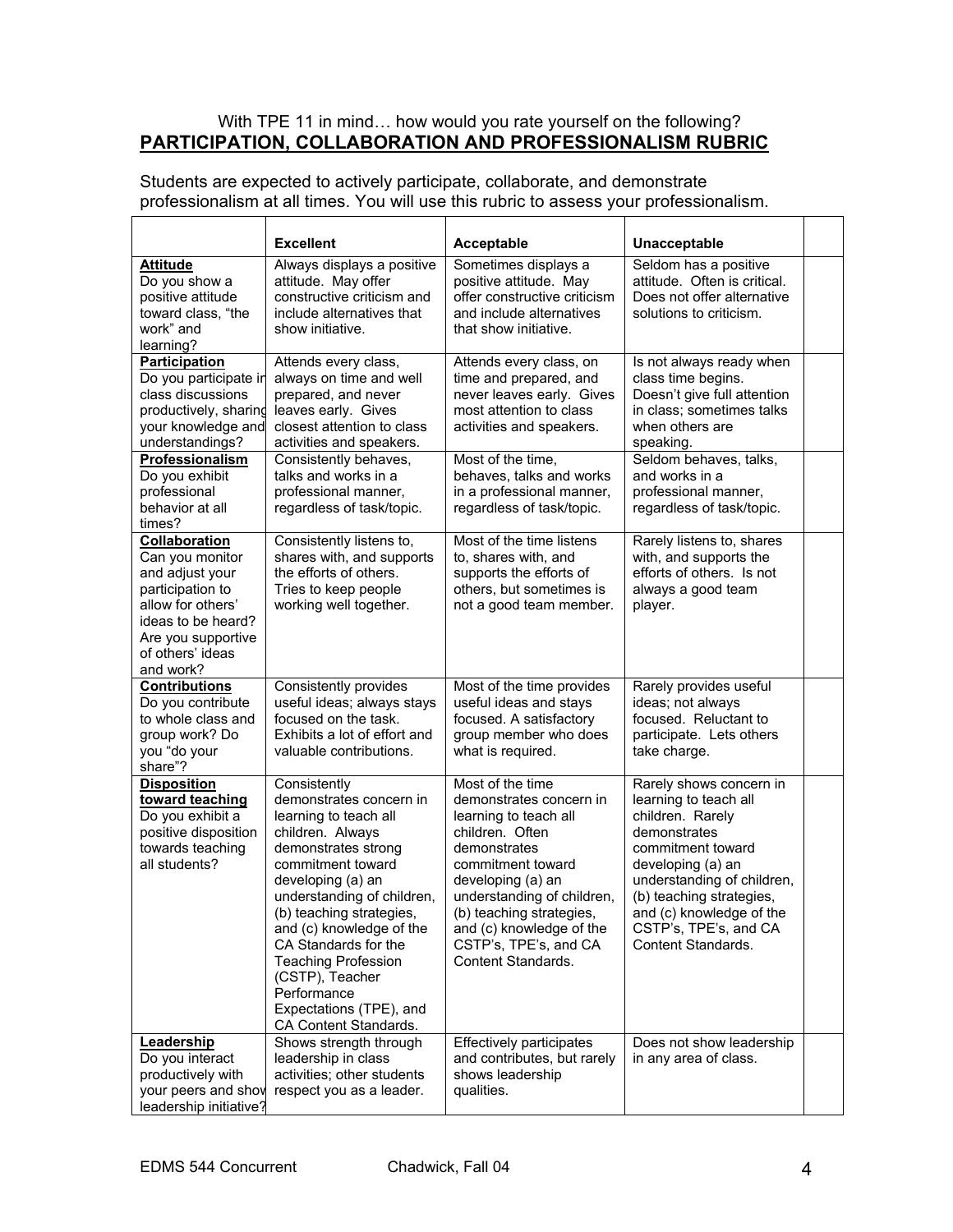## **California Commission on Teacher Credentialing**

#### **Standards Alignment:**

The course objectives, assignments, and assessments have been aligned with the CTC standards for the Multiple Subjects Credential. Be sure to incorporate artifacts from this class into your final comprehensive portfolio.

#### **Teacher Performance Expectation Competencies (TPE)**

This course is designed to help those seeking a Multiple Subjects Credential develop the skills, knowledge and attitudes necessary to assist schools and districts in implementing effective programs for all students. The successful candidate will be able to merge theory and practice in order to realize a comprehensive and extensive educational program for all students. The following two TPE's are specifically addressed and documented in this course.

## **TPE #1A: Subject Specific Pedagogical Skills for History/Social Science**

During interrelated activities in program coursework and fieldwork, MS candidates learn to:

- teach state-adopted academic content standards for students in H/SS while helping students to learn and use basic analysis skills;
- enrich the study of social stuies by drawing on social science concepts, case studies and cross-cultural activities;
- incorporate basic critical thinking skills and study skills into content-based instruction; and
- utilize active forms of social studies learning, including simulations, debates, research activities and cooperative projects.

MS candidates begin to interrelate ideas and information within and across history/social science and other subject areas.

EDMS 544 will also take primary responsibility for addressing the content of TPE 11.

#### **TPE #11: The Social Environment**

Candidates for a Teaching Credential develop and maintain clear expectations for academic and social behavior. The candidates promote student effort and engagement and create a positive climate for learning. They know how to write and implement a student discipline plan. They know how to establish rapport with all students and their families for supporting academic and personal success through caring, respect, and fairness. Candidates respond appropriately to sensitive issues and classroom discussions. They help students learn to work responsibly with others and independently. Based on observations of students and consultation with other teachers, the candidate recognizes how well the social environment maximizes academic achievement for all students and makes necessary changes.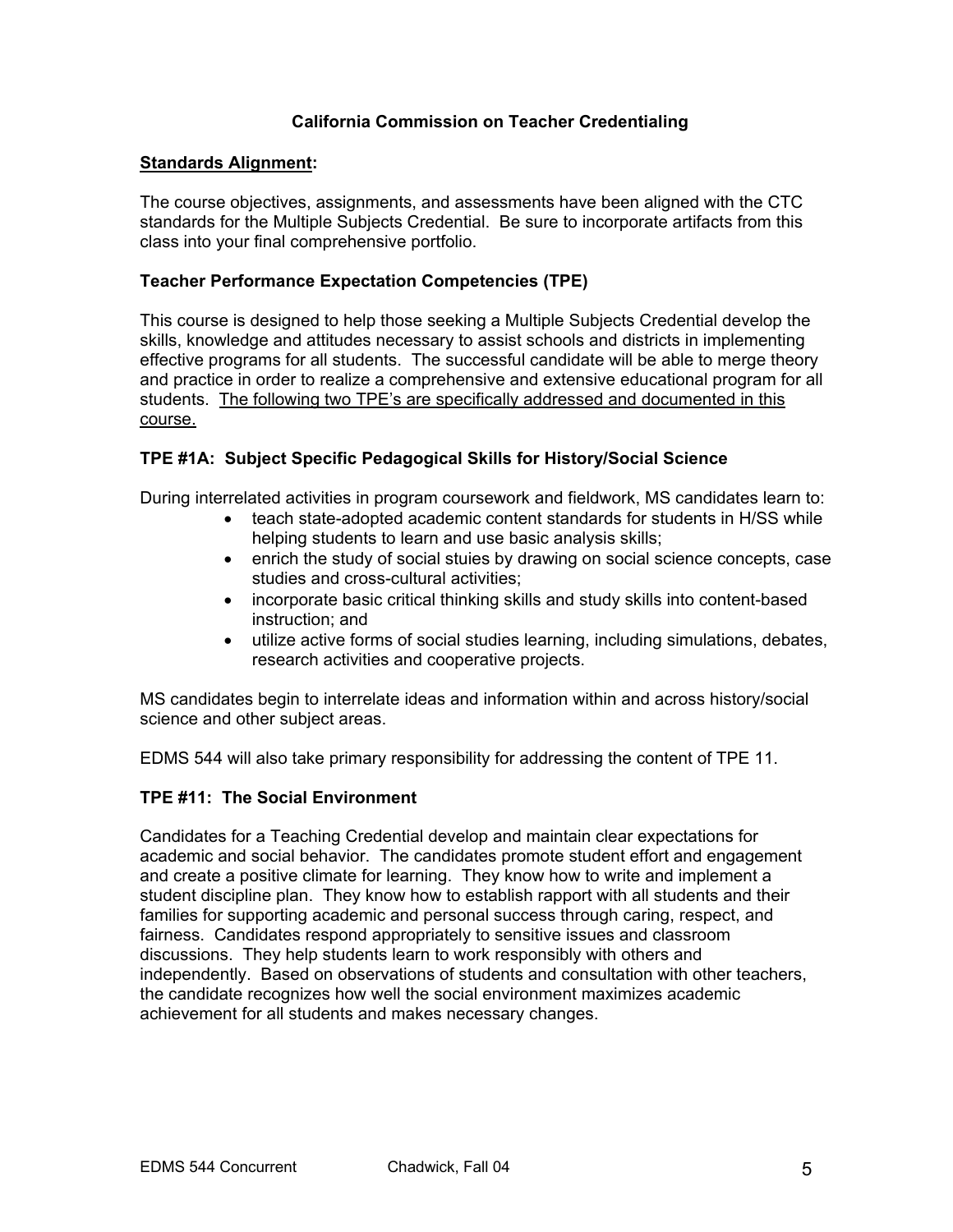#### **CLAD Competencies** supported by this course:

#### Part 3: Culture and Cultural Diversity

- 
- I.D. Physical geography and its effects on culture

II.A What teachers should learn about their students II.B. How teachers can learn about their students

II.C. How teachers can use what they learn about their students (culturally responsive pedagogy)

IV.A. Historical perspectives **IV.B. Demography** 

IV.C. Migration and Immigration

The Teacher Performance Expectations and CLAD Competencies identified above are addressed in EDMS 544 through class discussions, activities, oral/visual presentations, and written assignments.

**ASSIGNMENTS** 

*Detailed instructions for some course assignments will also be handed out in class.* 

## **Example 3** For September 15% and the set of the set of the set of the set of the set of the set of the set of the set of the set of the set of the set of the set of the set of the set of the set of the set of the set of t

The assigned readings provide an important foundation for your increasing understanding of how to effectively teach social studies. To aid you in remembering the readings, and assist you with meaningful class participation, you are asked to respond to each reading assignment by coming to class with an entry in your reading response journal (Blue Book) summarizing key points from the assigned reading for that day. Response journals will be checked randomly and may be collected at the professor's discretion. Response journals may also be referenced by you to answer open-ended prompts about assigned readings. Please structure each page with:

(1) reading identification (T:8, for example),

(2) key points from the reading (you may include graphics),

(3) a paragraph toward the bottom that connects the reading to your perspectives/ experience,

(4) one question that the reading assignment prompts you to ask at this time.

# \* Finding the *Social Studies in You! A Physical Model* Pass/Fail

Have you ever tried to explain who you are through six of the social studies disciplines? For this assignment you will reintroduce yourself to a group in our class by creating a physical model that illustrates aspects of you through each of the disciplines. You may use photographs, drawings, cutouts, objects, your imagination, etc. This activity models a way to engage your students, and will demonstrate your awareness of the disciplines. Aim to present for 4-5 minutes.

III.A. Concepts of cultural contact III.D. Strategies for conflict resolution

I.A. Definitions of culture I.C. Intragroup differences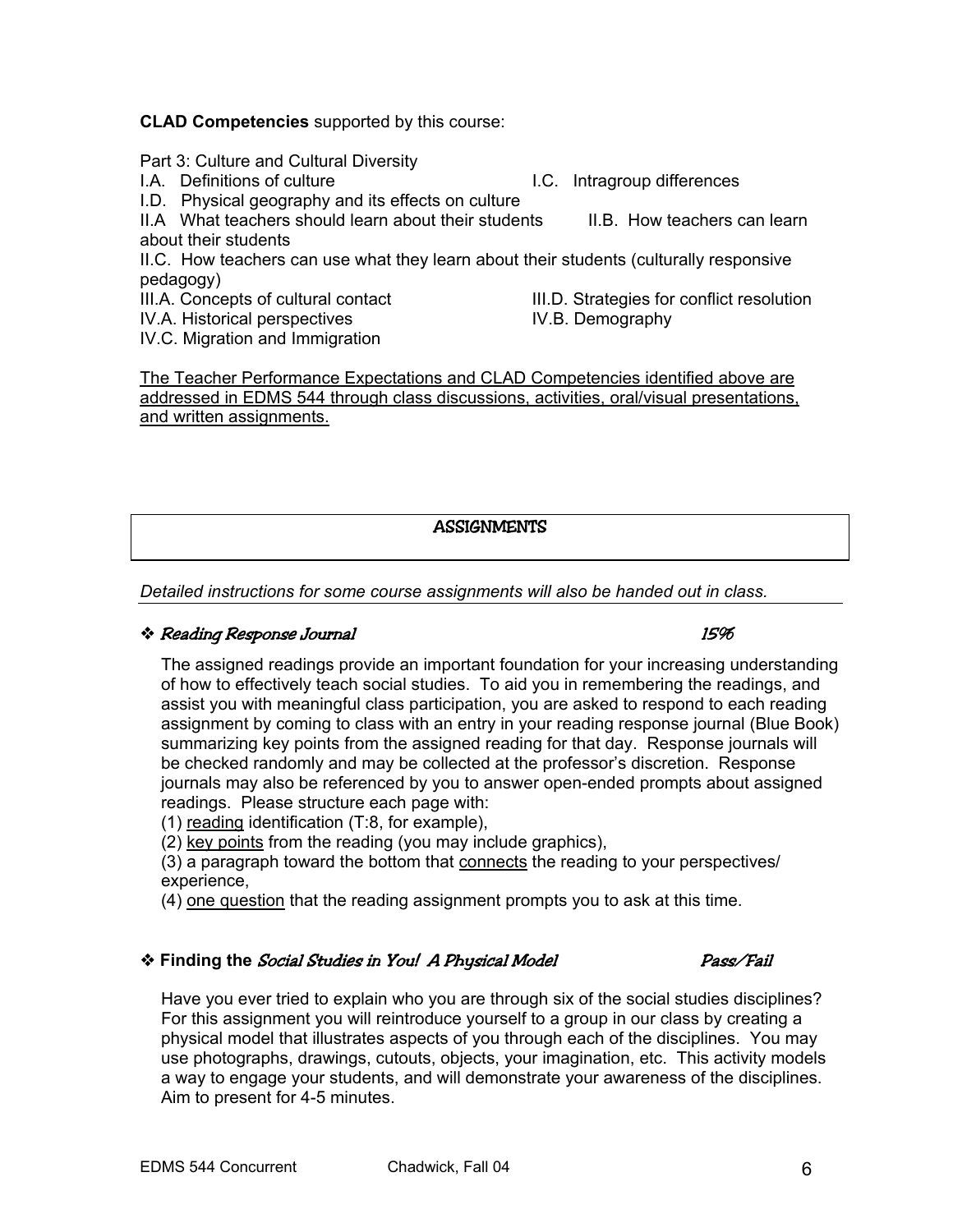#### **The following assignments will link together and create a well-developed social studies unit plan:**

## $\bullet$  Book Chat  $15\%$

A wealth of children's literature exists that strongly supports the state standards for teaching social studies. This assignment will serve as the introduction to your unit. You will select *one book* from *Pages of the Past* appropriate for the grade level unit you will be developing. You will be required to present your book and explain how it can be used to advance children's thinking about the key social studies concept within your unit. Your handout will include a lesson plan that incorporates your book. (more details to come)

## Community Resource / Field Trip Project 25%

In this assignment you will explore and share information about a field trip site in San Diego County. By designing a variety of pre, during, and post-trip teaching activities, you will be able to plan an educational (rather than purely recreational) field trip to enhance understandings within your unit (more details to come).

#### Oral History Project 20%

Collecting oral histories is an exciting way to help children understand that "history" is found all around us and is continually created. In this project, you will conduct an oral history interview about a topic that relates to your social studies unit, and describe an oral history project that addresses the essential questions of your unit.

To support your interview, you will bring to class on the designated day a primary source object (artifact, document, photographs, etc.) of significance to the person/topic of the interview. We will then create a "classroom museum".

# *Mock Interview Assignment* 10%

Imagine you are at a job interview and were just asked: "How will you teach social studies in your classroom?" Knowing how to teach and structure learning in social studies, and then being able to express your understanding, can be two different abilities. In order to help you eloquently articulate the knowledge you have gained through this course, as well as enhance your educational philosophy, you will participate in a mock interview. Be prepared to describe at least five (5) of the most important concepts or ideas you have learned in EDMS 544. It is suggested that you have quotes from the reading to support your responses.

| <b>Assignments &amp; Participation</b> | Percentage |
|----------------------------------------|------------|
| Unit Plan                              | P/F        |
| Professionalism/TPE 11                 | 15%        |
| Reading Response Journal               | 15%        |
| Self Model                             | P/F        |
| <b>Book Chat</b>                       | 15%        |
| <b>Community Field Trip</b>            | 25%        |
| <b>Oral History Project</b>            | 20%        |
| Mock Interview                         | 10%        |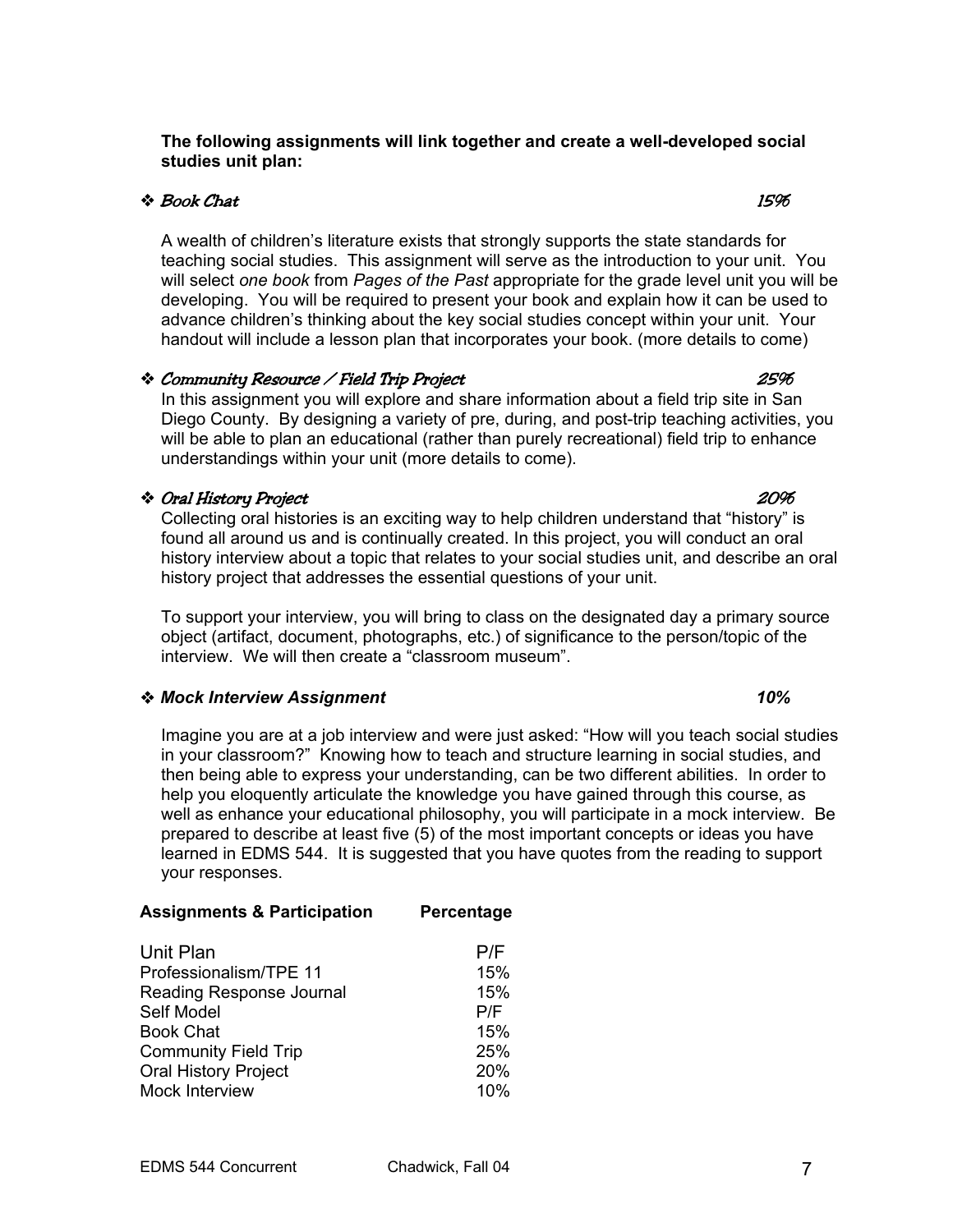## Grading Scale:

Assignments will be scored (1-4), using rubrics listing specific criteria to be addressed. Rubrics will be sent to students with each assignment. Assignments are weighted as listed above.

## Exemplary "A" Students

1. Demonstrate serious commitment to their learning, making full use of the learning opportunities available and searching out the implications of their learning for future use. 2. Complete all assignments thoroughly and thoughtfully toward the goal of developing an

in-depth social studies unit, receiving 3.5-4.0 averages on all assignments.

3. Make insightful connections between all assignments and their developing overall understanding of social studies concepts; they continually question and examine assumptions in a genuine spirit of inquiry.

4. Students show a high level of achievement of course goals.

## "B" Students

1. Simply comply with the course requirements and expectations.

2. Complete all assignments, usually thoroughly and thoughtfully, receiving 2.7 -3.4 average on all assignments.

3. Usually connect assignments to their developing overall understanding of social studies concepts; may be satisfied with accepting their learning as it is received without deeply examining assumptions or seeking a higher level of understanding of the implications.

4. Students show reasonable achievement of course goals.

## "C" Students

1. Demonstrate an inconsistent level of compliance to course requirements and expectations. 2. Complete all assignments with limited thoroughness and thoughtfulness, receiving 1.7-2.6 average on all assignments.

3. Make limited connections between assignments and their developing overall understanding of social studies concepts; may not be open to examining assumptions or implications and may actually dismiss the importance of the understanding of social studies concepts.

4. Attempt, but show limited progress in achieving course goals.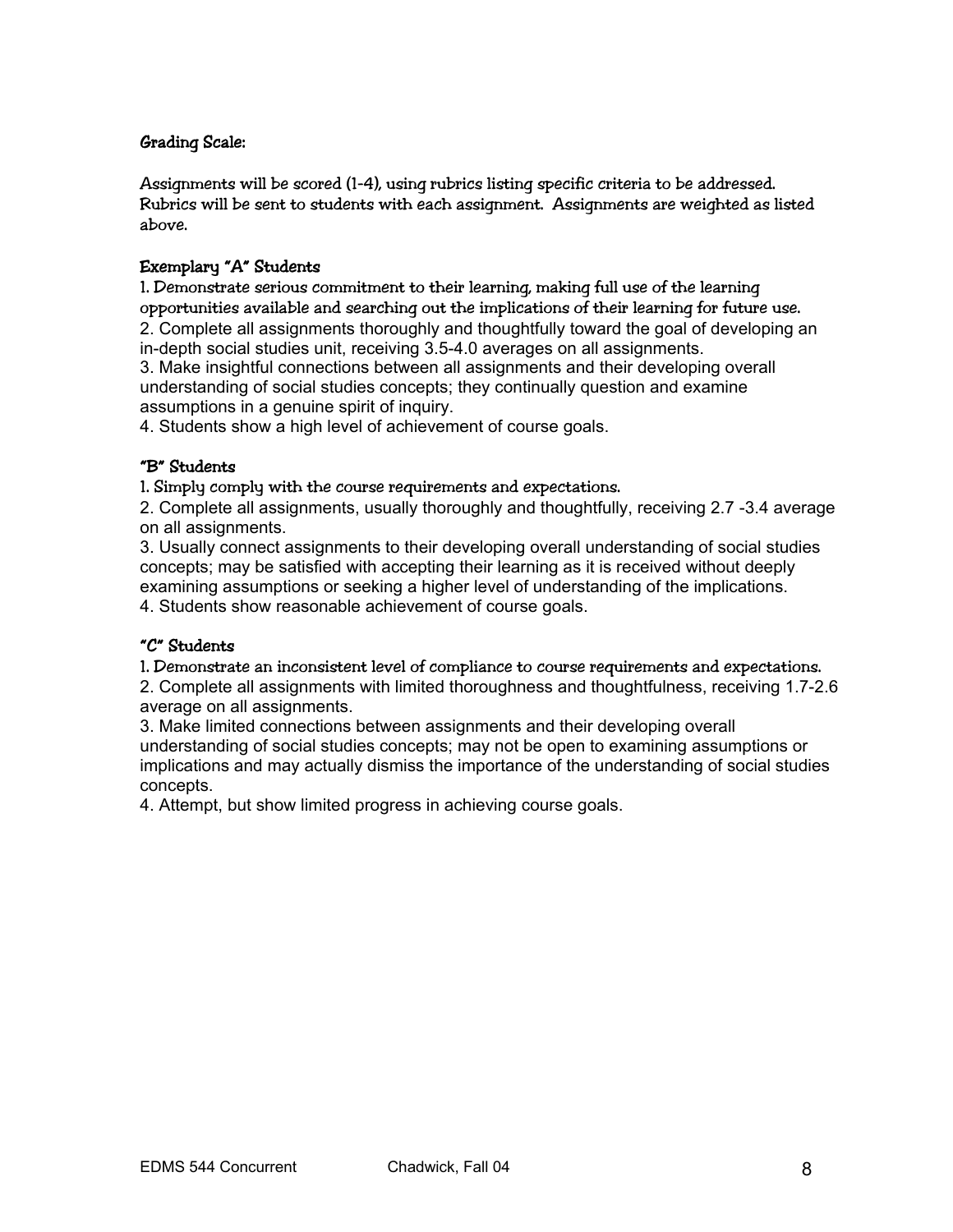#### California State University San Marcos COLLEGE OF EDUCATION

## **Mission Statement**

The mission of the College of Education Community is to collaboratively transform public education by preparing thoughtful educators and advancing professional practices. We are committed to diversity, educational equity, and social justice, exemplified through reflective teaching, life-long learning, innovative research, and ongoing service. Our practices demonstrate a commitment to student-centered education, diversity, collaboration, professionalism, and shared governance.

*(adopted by COE Governance Community October, 1997)*

## **Attendance Policy**

Due to the dynamic and interactive nature of courses in the College of Education, all students are expected to attend all classes and participate actively. At a minimum, students must attend more than 80% of class time, or s/he **may not receive a passing grade** for the course at the discretion of the instructor. Individual instructors may adopt more stringent attendance requirements. Should the student have extenuating circumstances, s/he should contact the instructor as soon as possible. *(Approved: 12/19/97)* 

## **Clad Infusion**

In 1992, the College of Education voted to infuse Cross-cultural, Language and Academic Development (CLAD) competencies across the curriculum. The CLAD competencies are attached to the syllabus and the competencies covered in this course are highlighted.

## **Disabled Student Services Office**

Students with disabilities requiring reasonable accommodations must be approved for services through the Disabled Student Services Office (DSS) in Craven Hall 5205 at (760) 750-4905 or TTY (760) 750-4909. Eligible students may contact John Segoria during his office hours or in a more private setting in order to ensure confidentiality.

#### **Statement on Plagiarism**

Any evidence of cheating or plagiarism (defined as presenting the words or ideas of others as your own) will result in a failing grade for that assignment and a letter regarding the incident to be placed in your file in the Dean of Student's Office. Please read "Academic Honesty" in Academic Regulations and CSUSM Policies (found in your catalog or student handbook) and see me if you have any more questions about what constitutes plagiarism or cheating. Note that on written assignments exact quotes must be placed in quotation marks. All quoted and paraphrased work must be cited in the text.